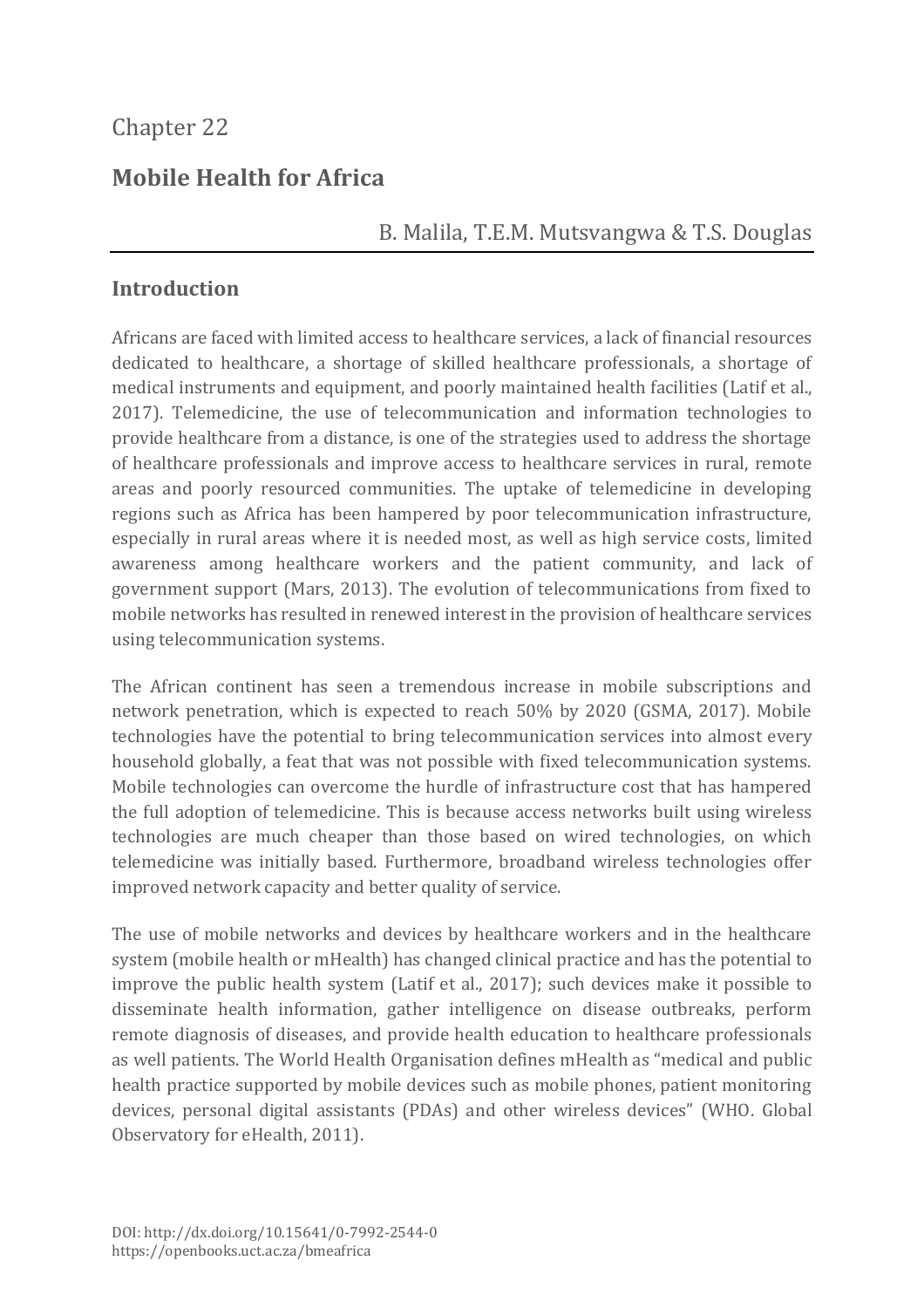These devices may embed programmable sensors such as gyroscopes, cameras, microphones, touch sensitive screens, ambient light sensors, proximity sensors, accelerometers, and global positioning systems. These sensors can be used to gather behavioural and physiological information. Most manufacturers of mobile devices now offer software development kits which allow developers to create novel mHealth applications. Such applications are supporting the drive towards maintaining wellness, rather than caring for the sick. A comprehensive outline of the applications of these sensors in the medical field is given by (Latif et al., 2017). Incorporation of connectivity capabilities such as Wi-Fi and Bluetooth enable the devices to connect to external networks, thus increasing their information distribution capabilities.

The decreasing costs of internet-enabled smartphones also make mHealth a powerful platform for extending healthcare services to poor people in Africa. mHealth therefore has the potential to assist African countries towards achieving the third United Nations Sustainable Development Goal, namely achieving wellness for all at all ages by 2035 (United Nations, 2017). Several initiatives to address the health challenges in Africa using mobile technologies already exist (Latif et al., 2017). However, despite the promise of mHealth, most of the implementations have either been unscalable or unsustainable.

In this chapter, we identify the opportunities driving the adoption of mobile technologies to address healthcare challenges in Sub-Saharan Africa and discuss the hurdles that have been identified in the realisation of sustainable and scalable mHealth initiatives.

# **Opportunities for mHealth**

There is strong evidence that millions of people in Africa suffer and eventually die from diseases for which effective treatment and prevention are possible. According to a WHO report published in 2017, 15,000 children under the age of five died every day in 2016, and children in Africa are 15 times more likely to die than those in developing countries. Diarrhoea and malaria are among the leading causes of death (WHO, 2017). mHealth has the potential to assist governments in preventing the spread of diseases and deliver quality healthcare to all citizens. This can be achieved by creating awareness through dissemination of health information to the public and health professionals, surveillance of disease outbreaks to minimise transmission, training healthcare professionals, and using remote diagnosis and treatment to increase the effectiveness of the few skilled medical practitioners. This section reviews the use of mHealth to achieve these goals.

### *Health education and awareness*

Education is an essential component of promoting health and preventing disease. Lack of knowledge about disease prevention, detection and treatment is a contributor to morbidity and mortality (Mechael, 2009). mHealth presents an opportunity for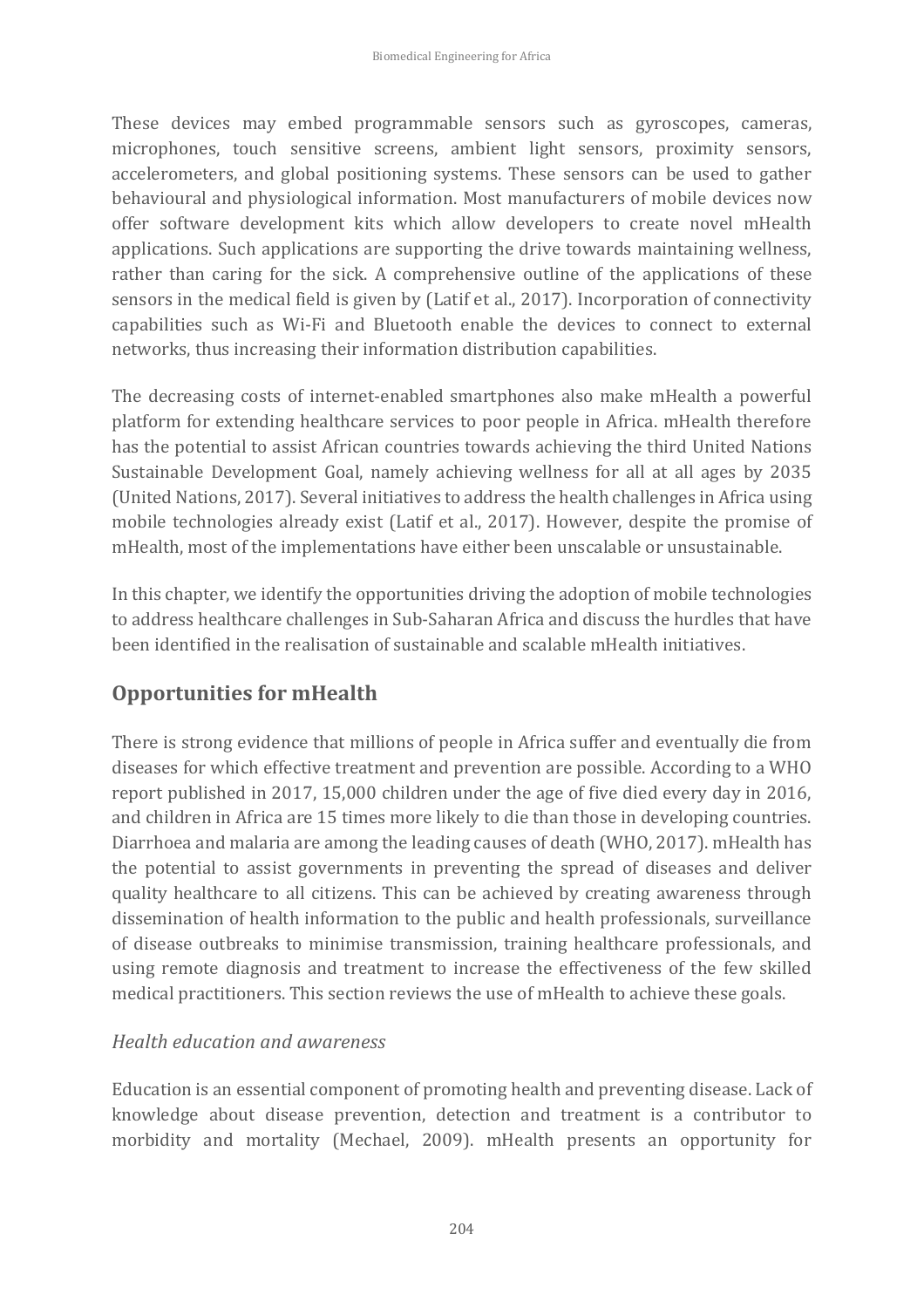improving the health literacy of populations through raising disease awareness and management, as well as awareness of available interventions and treatments.

Mobile devices have proved to be an effective tool for disseminating health education information around the world (O'Donovan et al., 2015). In South Africa, the MomConnect project has successfully been used to provide health-related information to more than 1.8 million South African mothers, and is being extended to provide HIV-related information to HIV patients (Pillay, 2015). The global initiative "Malaria No More", which has saved millions of lives among people suffering from malaria through traditional diagnosis, prevention and vaccine management, is now combining its efforts with mHealth to drive life-saving results (Potyraj, 2016).

The VAS321 project, launched in Malawi to provide maternal health information to expecting mothers, has recorded a 14% increase in knowledge about appropriate breast feeding and a 22% improvement in breastfeeding behaviour (Larsen-Cooper et al., 2016). The Grameen Foundation launched the Mobile Midwife project in Ghana in 2014. The project uses SMS and interactive voice recording to deliver information about hygiene, nutrition, malaria, and immunisation. Due to positive feedback from consumer surveys, the project was adapted for implementation in Nigeria (GSMA, 2016). A project aimed at providing HIV/AIDS awareness in Uganda resulted in a 40% increase in the number of people signing up for HIV/AIDS tests (Latif et al., 2017).

While text messaging has been successfully used for mHealth, the use of internet-based instant messaging tools on mobile phones, such as WhatsApp, is emerging. Such tools can facilitate quick teleconsultation, information sharing and decisions to start treatment (Giordano et al., 2017). In South Africa, UNICEF launched WhatsApp messaging among youths to share information about HIV/AIDS and teenage pregnancy (Tshuma, 2016). In Malawi, WhatsApp is being used to assist community health workers in mobilising health resources (Pimmer et al., 2017). WhatsApp has also been piloted for use on the MomConnect project in South Africa (Praekelt, 2017).

The shortage of doctors in Africa has resulted in some unqualified people operating as professional medical doctors. An mHealth project designed to create awareness of fake doctors has been launched in Kenya (Gicheru, 2016).

### *Clinical decision support*

Clinical decision support systems (CDSS) are computer applications that use information, rules within information databases, and patient and clinical data to improve clinical decision-making on prevention, care, diagnostics and prescription by healthcare professionals (Musen et al., 2014). Mobile technologies are currently being developed to extend the reach of CDSS to rural and remote areas, enabling healthcare professionals to make life-saving decisions and allowing patients to make appropriate choices regarding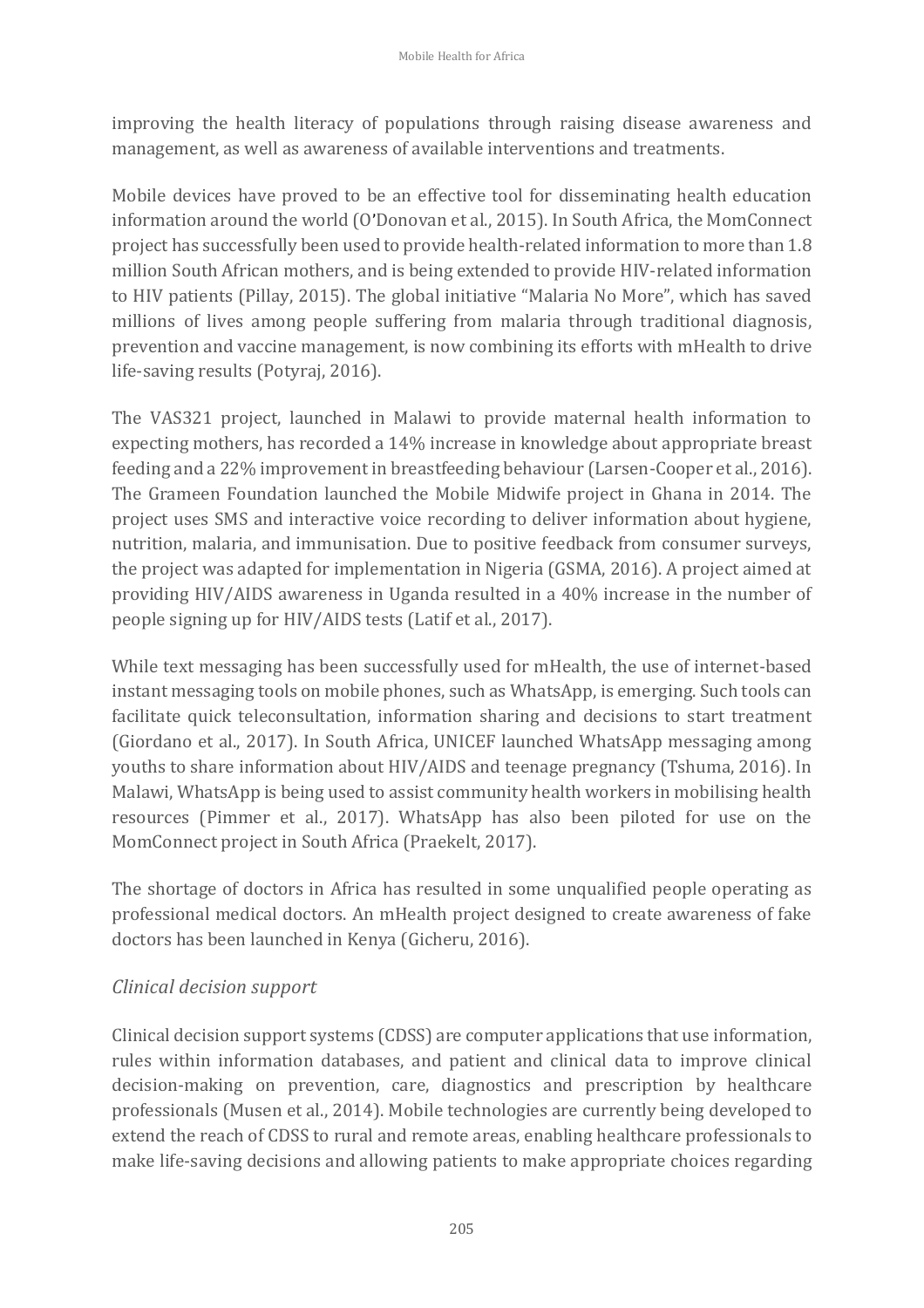their own healthcare. The tools used in CDSS include computerised alerts, reminders to patients and care givers, patient-specific data reports, diagnostic support and documentation templates, among others (Bakibinga et al., 2017). In Africa, CDSS are particularly important given the shortage of healthcare workers. CDSS are currently being used for supporting patients suffering from diseases such as HIV/AIDS and diabetes, supporting maternal healthcare, and assisting community health workers with disease monitoring and ensuring treatment adherence by patients (Garten, 2016).

Several CDSS have been implemented in Sub-Saharan Africa. These include:

- OpenMRS, a system supporting personalised care for patients suffering from TB, bronchitis and hypertension, which uses an app installed on a mobile phone to collect data about a patient's disease symptoms, analyse the data and provide information to the patient on how to access healthcare services (Bediang et al., 2010);
- a system aimed at improving the management of adherence to malaria treatment in rural facilities in Kenya, which was used to send SMS messages daily to patients for six months, and resulted in a 37% improvement in adherence to treatment (Zurovac et al., 2011);
- a handheld mobile device used in South Africa to screen HIV/AIDS patients for further treatment (Marc, 2009);
- an aftercare module designed for voluntary community-based health workers to provide therapeutic counselling to people living with HIV/AIDS (Bediang et al., 2010);
- the Uganda Health Information Network (Källander et al., 2013);
- the Partnership for Maternal, New-born and Child Health in Nairobi, Kenya, which aims to strengthen the healthcare delivery system in urban informal settlements, with a focus on improving the health of pregnant women and new-born babies (Bakibinga et al., 2017);
- Moby App, an Android-based system to support health workers by providing them with information to help prevent mother-to-child HIV infection (EGPAF, 2016); and
- a CDSS to reduce the number of avoidable visits by patients to a hospital in Malawi, which allowed villagers to communicate with physicians before visiting the hospital, leading to reduced patient travel costs (Latif et al., 2017).

An image-based mHealth CDSS for diagnosis of latent tuberculosis is in development at the University of Cape Town (Dendere et al., 2017). The system, consisting of a mobile app and algorithms installed on a computer, uses a smartphone to capture 2D images of the tuberculin skin test (TST) induration and transfer them to a remote database. The size of the induration is determined using algorithms that analyse the images and provide a diameter of the induration as an output. A pilot study has shown agreement between app-based and clinician measurements of the TST response. The app, which can be used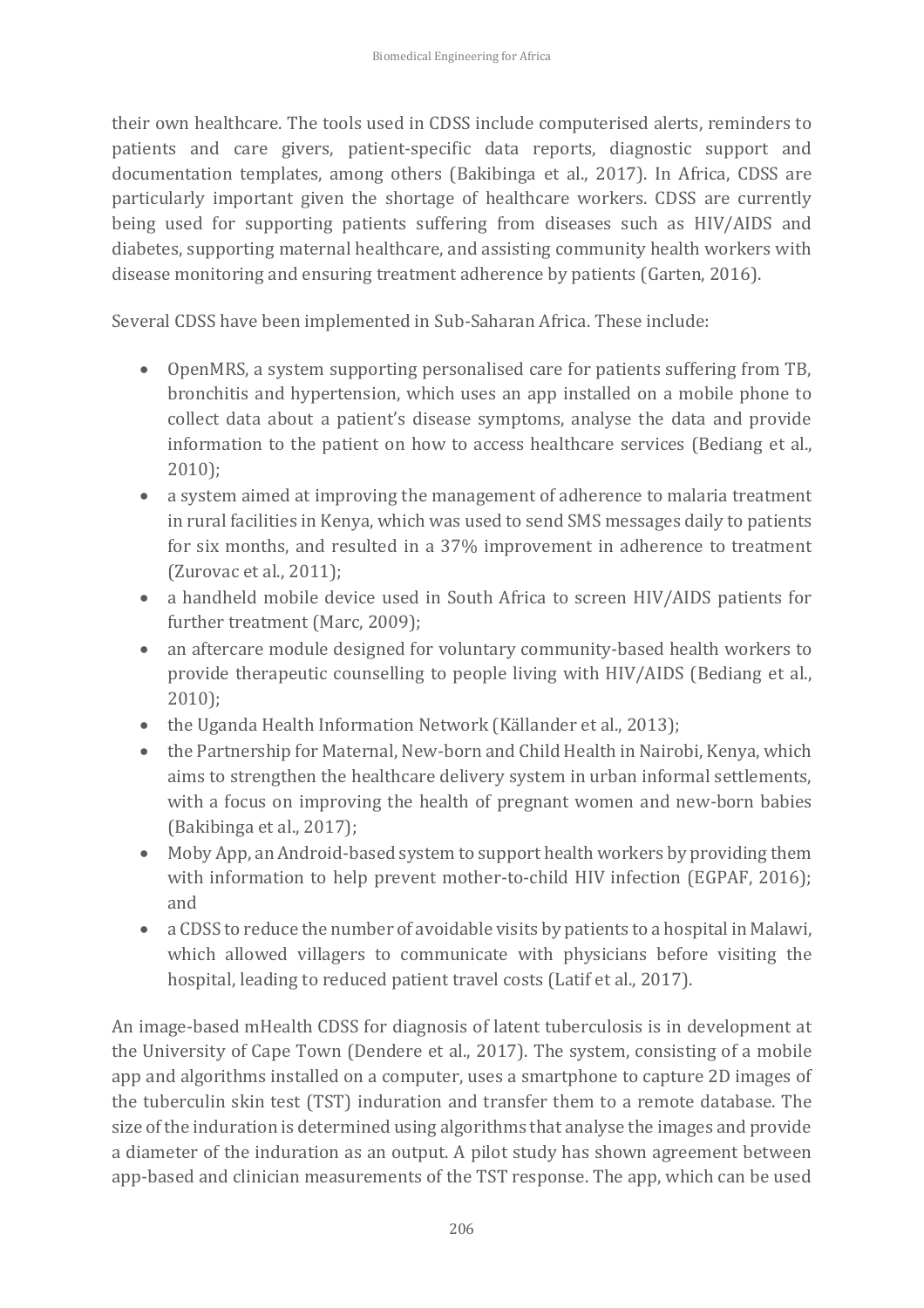by health workers or patients themselves, has the potential to provide decision support to clinicians and reduce the need for patients to return to clinics for assessment of the TST response.

A comprehensive review of more studies on CDSS in Sub-Saharan Africa, covering maternal health, TB, malaria, HIV, hypertension and childhood illnesses is given in (Adepoju et al., 2017). The decision systems include algorithms for incorporating data, individualised alerts and reminders and one-way text messages.

#### *Disease outbreak surveillance*

Disease surveillance is the continuous scrutiny of the occurrence of diseases and healthrelated events, and has been recognized as an effective strategy for prevention and control of epidemic-prone diseases (Adepoju et al., 2017). In most African countries, disease surveillance and notification involves immediate notification of epidemic-prone diseases, and monthly notification of those targeted for elimination and eradication (Kebede et al., 2010). Successful surveillance requires ongoing systematic collection, curation, analysis and interpretation of data on disease occurrence, as well as cooperation by healthcare institutions in identifying outbreaks, and dissemination of information.

Many disease outbreaks in Africa have been caused by lack of, or late, reporting. Studies have shown that failure to report disease outbreaks by health workers is attributed to lack of knowledge of existing reporting networks and of diseases to be reported (Kebede et al., 2010). While most countries have implemented successful surveillance systems which include training for healthcare workers, most of the systems are still paper-based (Isere et al., 2015; Kaboré et al., 2001). The high penetration rates and increasing adoption of mobile devices in Sub-Saharan Africa has the potential to enhance the development of effective disease surveillance systems in the region. Efforts to migrate some of these systems are already underway. Some of the initiatives are summarised below.

The WHO has ongoing projects for strengthening the early warning, alert and response systems (EWARS) for disease outbreaks in South Sudan, Ethiopia and Nigeria (Wamala, 2017). The web-based system, which replaces paper-based standardized data tools, strengthens the surveillance of and response capacities to disease outbreaks. The system allows real-time information sharing when disease thresholds are exceeded. The information is shared by all stakeholders via email, SMS and voice messaging using mobile phones. Epidemiological bulletins and other information are also frequently published automatically.

The Ebola disease which broke out in seven West African countries in 2013 resulted in 25,000 infections and nearly 11,000 deaths (Sacks et al., 2015). Controlling the epidemic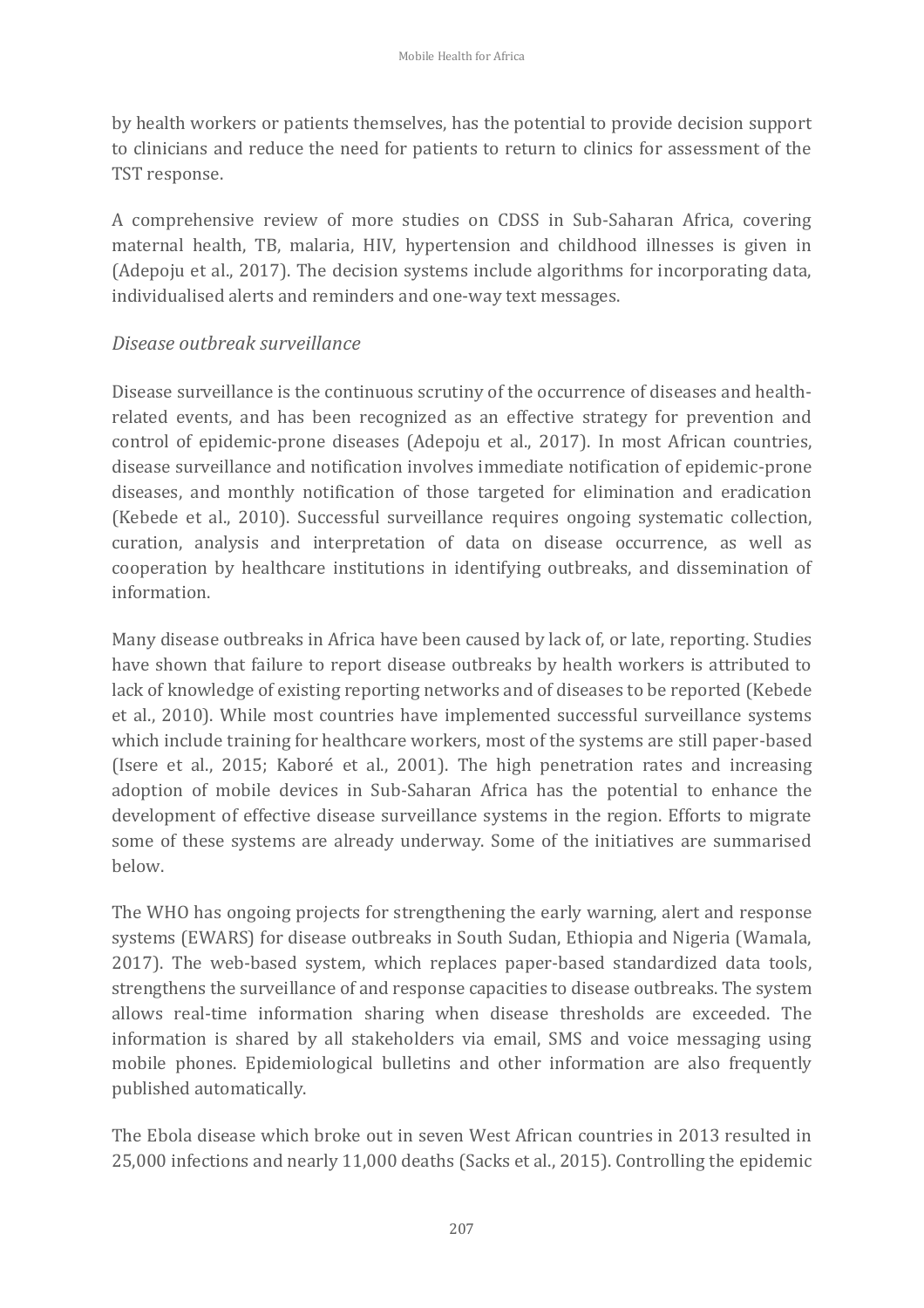required community engagement, identification of contacts, monitoring of symptoms, timely lab responses, patient isolation, treatment of new infections, and decent burials. Real-time availability of data to coordinate these activities was critical.

This was accomplished by the establishment of a real-time informatics system in Guinea (Sacks et al., 2015). The system comprised a mobile application and business intelligence software, enabling health workers to trace infected individuals.

Nigeria has a well-established national disease surveillance system, the strengthening epidemic response system (SERS), which allows community health workers to detect and report disease outbreaks. To improve the performance of the system, the government migrated it to a digital mobile platform, mSERS, in March 2017. This made it possible for most of the reporting to be done using mobile phones. A report released in November 2017 showed an annual increase in reported cases of Lassa fever and cholera. This was attributed, not to increasing outbreaks compared to the previous year, but rather to the affectiveness of the mSERS system (Nigeria Centre for Disease Control, 2017).

In 2015, the government of Rwanda invested in an early warning system to strengthen the country's response to natural disasters due to climate change. This would minimize the health risks associated with natural disasters such as floods and drought (Vital Wave Consulting, 2009). The project makes use of mobile phones as a communication tool that can reach over 5 million people, out of a total country population of 11.5 million. In case of emergency, warning information is quickly shared among people in the affected areas using SMS messages.

### *Point-of-care diagnostic and treatment support*

Healthcare facilities in developing countries tend to be located centrally in major towns, with limited facilities in rural, remote, and underserved communities, leaving them more vulnerable to treatable diseases. Low-cost point-of-care diagnostic, treatment and monitoring tools could improve the delivery of healthcare services to individuals in such settings, and efforts have been made in this direction (McNerney, 2015; Sharma et al., 2015; Ertola et al., 2016). Most of the proposed solutions address cost, portability and ease of use. A report by OpenMind identifies seven studies where low-cost devices have been proposed for disease diagnosis in poor countries (OpenMind, 2015). They include blood-based devices used for testing diabetes, malaria, E. coli, hepatitis, influenza, sicklecell anaemia and dengue. Some of these devices can be connected to mobile phones; adding mobility and internet access to the devices. This would assist healthcare workers in providing remote diagnosis and treatment to populations with limited access to healthcare facilities. It could also give healthcare workers real-time access to remote databases. The United States Agency for International Development (USAID) has published some successful implementations of mHealth initiatives in Africa for remote diagnosis and treatment support (Levine et al., 2015).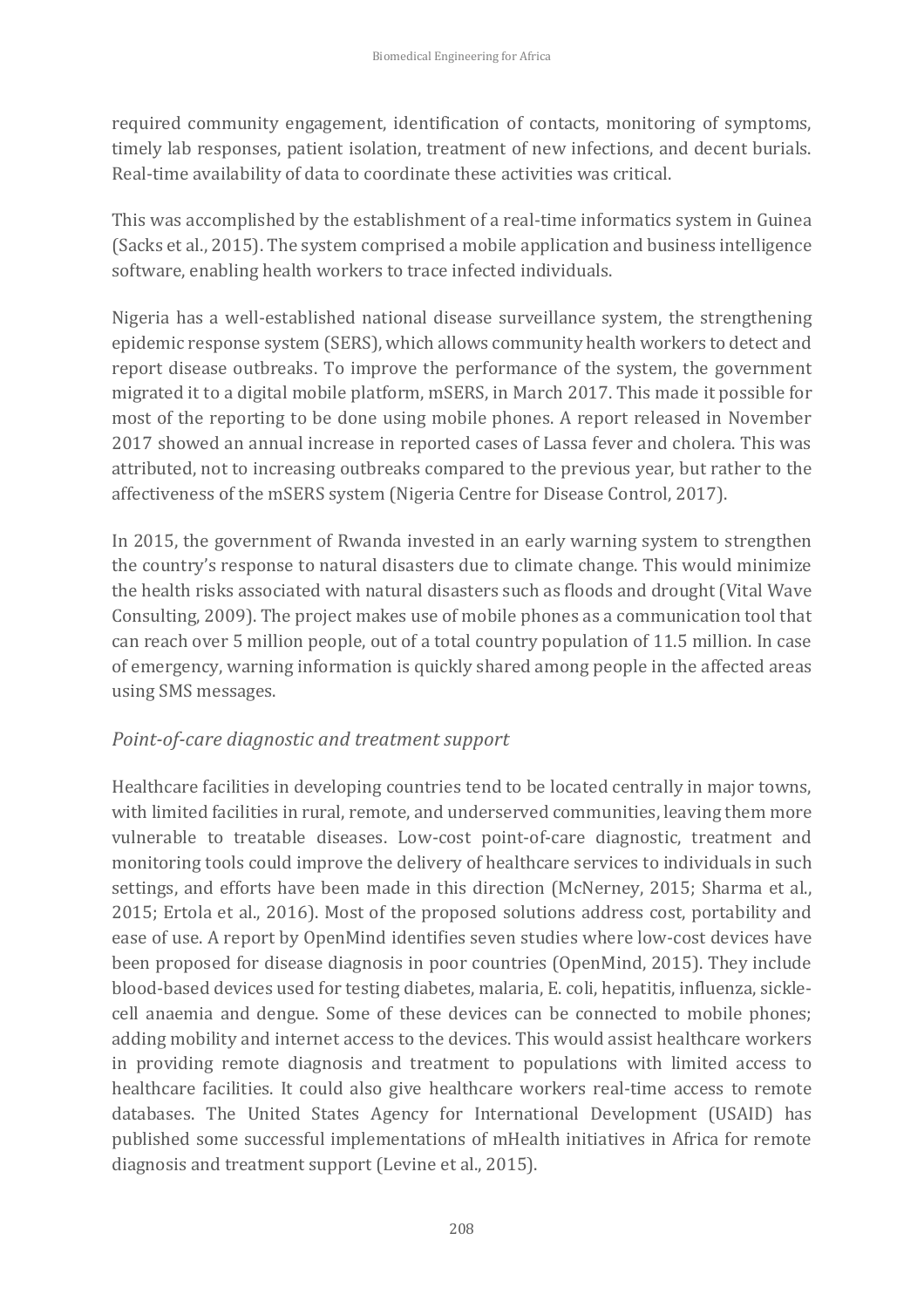#### *Training health workers*

In most African countries, community health workers are the first line of defence against illness (Levine et al., 2015). Effective delivery of health services requires that these workers be equipped with the appropriate knowledge. Mobile phones are being used widely in developing countries to improve the knowledge of healthcare workers. Examples include:

- The HealthWiki, an online searchable database of health information, which is accessible via a mobile device (Hesperian Health Guidelines, 2018) and allows users to browse information on a range of health topics (Levine et al., 2015);
- Learning about Living, a collaborative pilot project in Nigeria for training volunteer health workers to interact with Nigerian youth, teaching them about AIDS, sex, personal development and living skills (Garten, 2016);
- OppiaMobile, an open source interactive mobile learning platform for delivering learning content in low-resource communities with poor internet connectivity (Vintimilla-Tapia et al., 2017), which is being tested in Ethiopia to deliver Ministry of Health approved training materials to healthcare workers (Levine et al., 2015); and
- mHealth for Community-Based Family Planning, which allows healthcare workers in the Shinyanga region of Tanzania to access information using their mobile phones, and receive reminders to follow up on their patients or to confirm successful referrals to healthcare facilities (Levine et al., 2015).

#### *Disease management*

mHealth is an effective tool for providing remote monitoring services for improved disease management (GSMA, 2017). Remote diagnosis, management and intervention before acute phenomena such as heart failure can lower hospital admission and utilisation costs. Diseases such as HIV/AIDS and TB have lengthy treatment periods and require strict adherence to treatment for positive results. Treatment effectiveness in such cases can be improved by ensuring reliable drug supply and sending reminders to patients to ensure adherence to treatment, while prompt messages can be sent to care givers to intervene in case of non-compliance. Quality of care can be improved by giving care givers and patients tools to manage disabilities associated with chronic diseases. Remote collection and analysis of patient data can help improve disease management and accelerate research innovations. Finally, remote monitoring has the potential to reduce the need for hospitalisation. While remote patient monitoring initiatives in Europe and the Americas are more established than is the case in Africa (Kahn, 2010), several initiatives have been established in Africa and research into implementation is also ongoing (Haas, 2016). Below are examples that have integrated other technologies with mobile applications.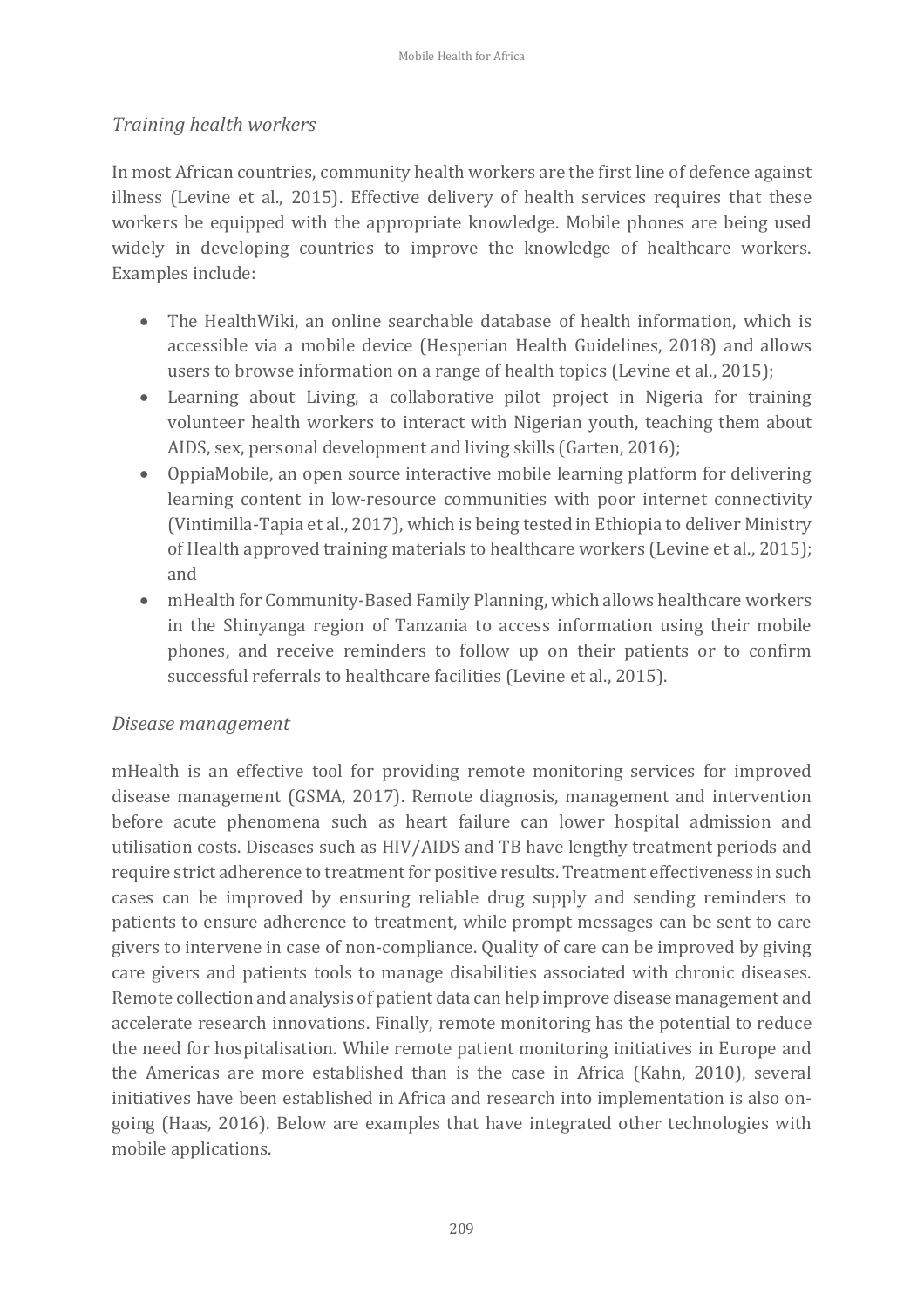A system for remote monitoring of foetal heart rate was implemented in South Western Uganda (Mugyenyi et al., 2017). The system consists of a battery-powered device that uses Doppler technology to obtain foetal cardiotocographs (CTG) and connects wirelessly to an android device which displays the results and sends them to a cloud-based storage system via a mobile network. Clinicians can access the information via a passwordprotected website. An evaluation of the device showed that 92% of CTGs were successfully recorded and stored. The pregnant women reported liking the device, as well as high levels of comfort, system flexibility, ease of use and time-saving. Education of the participants resulted in improved correct and safe usage.

A system for remotely monitoring high blood pressure patients has been implemented in Ghana (Sarfo et al., 2016). The system consists of a pill box that records medication intake and a blood pressure monitoring device. The intake record and blood pressure readings are sent to a smartphone via Bluetooth connectivity. The smartphone, in turn, sends the information to a remote database.

# **Challenges for adoption of mHealth**

Despite the promising opportunities for mHealth in Sub-Saharan Africa and the increasing number of pilot projects and case studies, adoption of mHealth is slow. Challenges associated with successful adoption include low health literacy, the cost of mobile devices, language and culture barriers, limited healthcare infrastructure, limited internet connectivity, lack of coordination, and other socio-economic obstacles. This section discusses some of these challenges.

### *Low literacy*

With low levels of health literacy, an individual cannot understand consent forms, medicine labels and other healthcare information. Most countries in Sub-Saharan Africa have low general literacy rates, making it difficult for individuals to be health literate. According to a UNESCO report published in 2017, the average literacy in Sub-Saharan Africa is 75%, compared to 93% for the rest of the world (UNESCO, 2017). Low literacy impedes the impact of health education. In developed countries with high literacy rates, education campaigns to promote immunization and other preventative health services have been used effectively to improve health and prevent diseases (Nutbeam, 2000).

The WHO defines health literacy as "the cognitive and social skills which determine the motivation and ability of individuals to gain access to, understand and use information in ways which promote and maintain good health" (Kickbusch, Pelikan & Apfel, 2013). Health literacy is therefore more than the ability to read pamphlets and successfully make appointments, but being able to access health information, understand the relevant information, appraise or judge the information and apply it to make informed decisions (Kickbusch, Pelikan & Apfel, 2013; Mayagah & Wayne, 2009). Just as low literacy is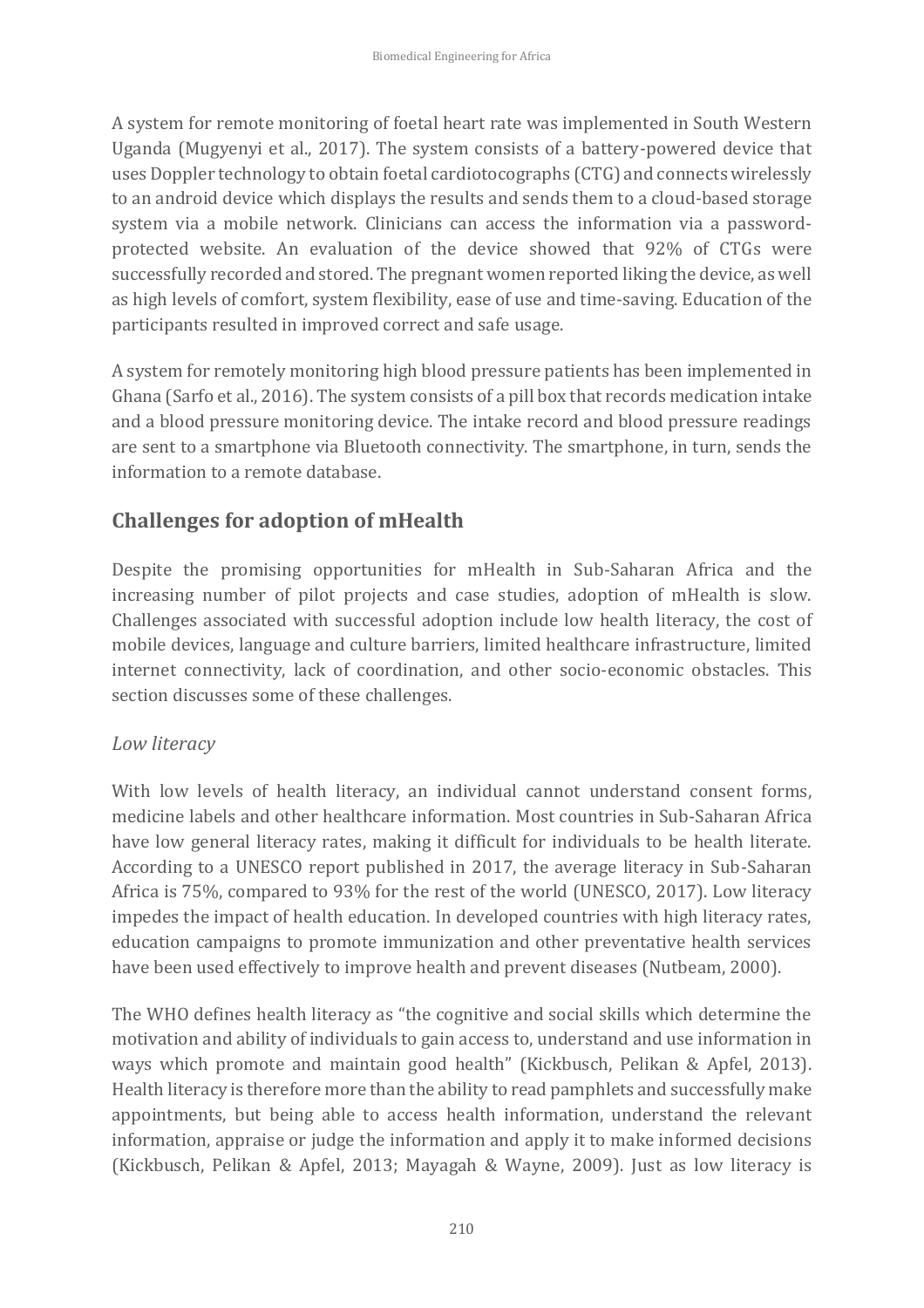related to low health status, low health literacy contributes to overall socioeconomic disadvantage (Kickbusch, Pelikan & Apfel, 2013).

mHealth technologies have the capability to avail health information to large populations. However, if the individual cannot process the information and make sense of it, this negatively impacts the effectiveness of mHealth interventions designed to improve healthcare delivery. mHealth can therefore bring health resources to the neglected, but cannot solve the problem of health illiteracy which leads to low utilization of mHealth services (Albabtain et al., 2014).

The health literacy problem could be mitigated with the development of interactive voice and video mHealth applications which would not require users to read, but would enable them to view and listen to instructions in their own language. However, such services would require high quality, low cost networks, which are only promised by next generation technologies (Latif et al., 2017).

### *Language and cultural barriers*

The language diversity in most African countries limits the potential of mHealth projects. Most of the target populations in rural and resource-limited areas are more comfortable communicating in their own languages. mHealth projects implemented in English can potentially have limited impact or even adverse results due to misunderstanding between patients and healthcare practitioners. However, most app developers are currently making efforts to translate their mHealth apps to local languages (Pillay, 2015).

In addition to the language barrier, cultural beliefs and tradition can also have a negative impact on uptake of services. For example, a project for improving maternal health in rural pregnant women in Malawi was viewed as satanic by some of the local villagers who questioned how the system knew the mothers' exact delivery dates (Nyemba-Mudenda & Chigona, 2017). Some husbands prevented their wives from participating in the project. The cultural barrier could be mitigated by educating the communities before project implementation. However, this could result in additional project costs.

#### *Poor health facilities and infrastructure*

As evidenced in most of the studies summarised above, mHealth can provide access to healthcare services to larger proportions of society, resulting in more people being aware of their health conditions and realising the need to seek medical attention. However, most health systems in Africa suffer drug shortages, limited medical practitioners and limited healthcare facilities, and could not cope with increased demand from a more informed population. Other challenges include shortage of medical equipment and poor referral systems e.g. unreliable ambulance services.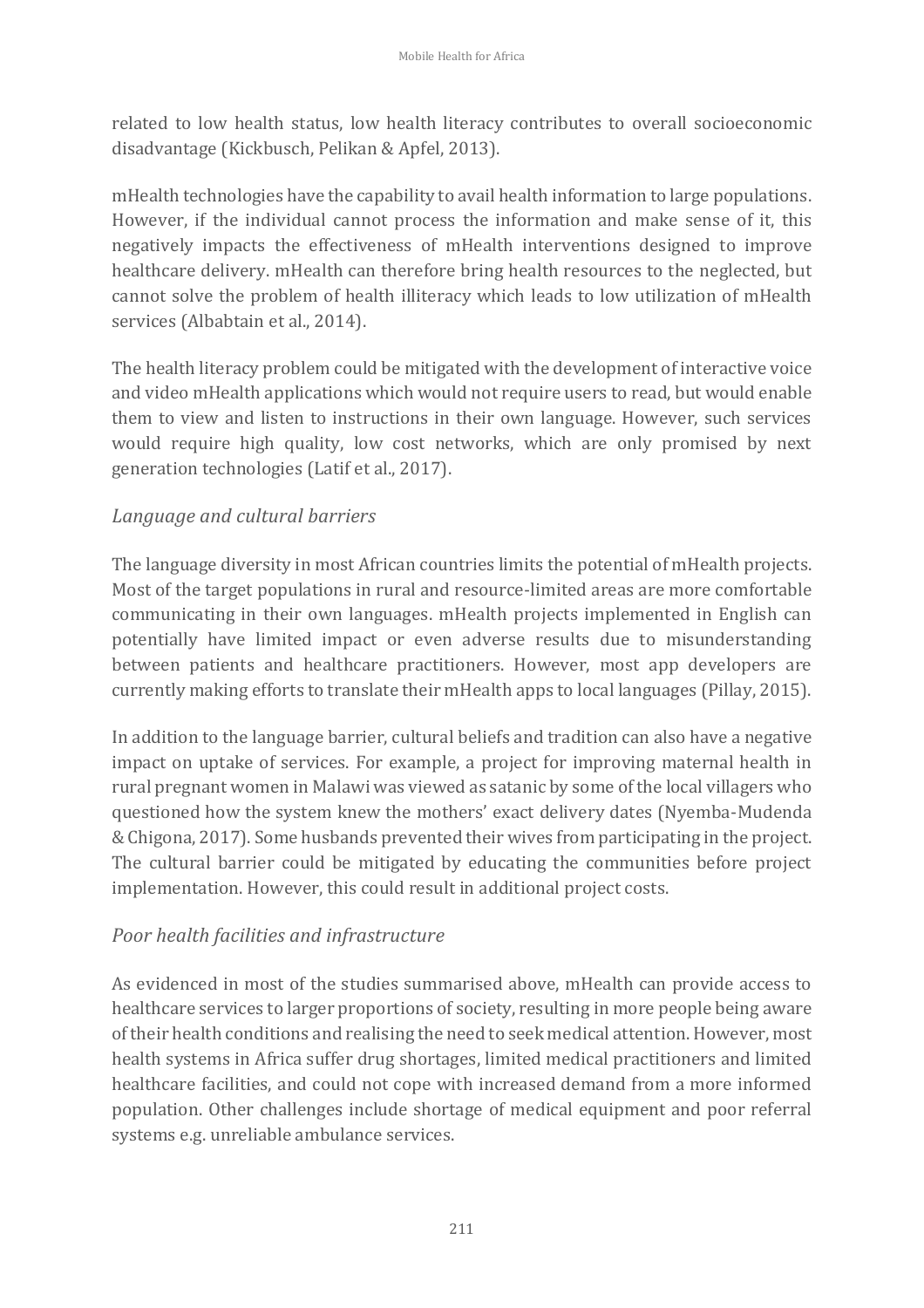From an mHealth project implemented in Malawi, it is reported that pregnant women preferred to deliver their babies in the comfort of their homes under supervision of community healthcare workers, rather than go to understaffed hospitals where they would sleep on the floor while waiting to deliver (Nyemba-Mudenda & Chigona, 2017).

### *Limited network infrastructure*

Despite the hype about increasing mobile network coverage in Africa, coverage gaps still exist in many rural communities (Latif et al., 2017). According to the GSMA mobility report of 2016, 3G networks cover only 50% of the population in Africa compared to a global average of 78% (GSMA, 2016). Africa is therefore home to an uncovered population of 0.6 billion people (GSMA, 2016). The mobile coverage gap is viewed as an economic rather than a technical challenge. The coverage gaps usually exist in rural locations with low population densities and low per capita income levels. Full 3G/4G is coverage is only expected in 2020 in Sub-Saharan Africa (Mzekandaba, 2015). Furthermore, infrastructure such as electricity provision and high-capacity fixed communication networks may be non-existent. The lack of fixed telecommunication infrastructure such as fibre optic cables limits access to internet services, on which mHealth services ride (Albabtain et al., 2014).

For network operators, the revenue opportunities in rural areas would be lower than in urban areas, while operational costs can be significantly higher (GSMA, 2016). These business challenges could be addressed through infrastructure sharing between mobile operators and cooperation with government in sharing the cost and risk of investing in rural and remote locations. In addition, the unknown cost-effectiveness of large-scale deployment and maintenance of mHealth projects and the management challenges which remain underestimated, threaten the success of mHealth projects (Aranda-Jan et al., 2014). Careful assessment of mHealth projects is therefore required before implementation.

### *Cost of mobile devices and services*

Cost is one of the challenges in the implementation of mHealth projects in the developing world, including Africa. Despite the decreasing cost of mobile devices, many people in Africa may still be unable to afford a mobile phone or pay for mobile or internet services (Kaplan, 2006). Community mobile phones have been used in some mHealth projects to mitigate the shortage of devices (Nyemba-Mudenda & Chigona, 2017). However, in case of emergency, access to these shared devices can be a challenge. In very poor communities, personal health monitoring would also be unaffordable on shared devices for which access is charged by the minute.

Other mobile device requirements such as battery life negatively impact the quality of mHealth services delivered. Most mHealth applications are complex and require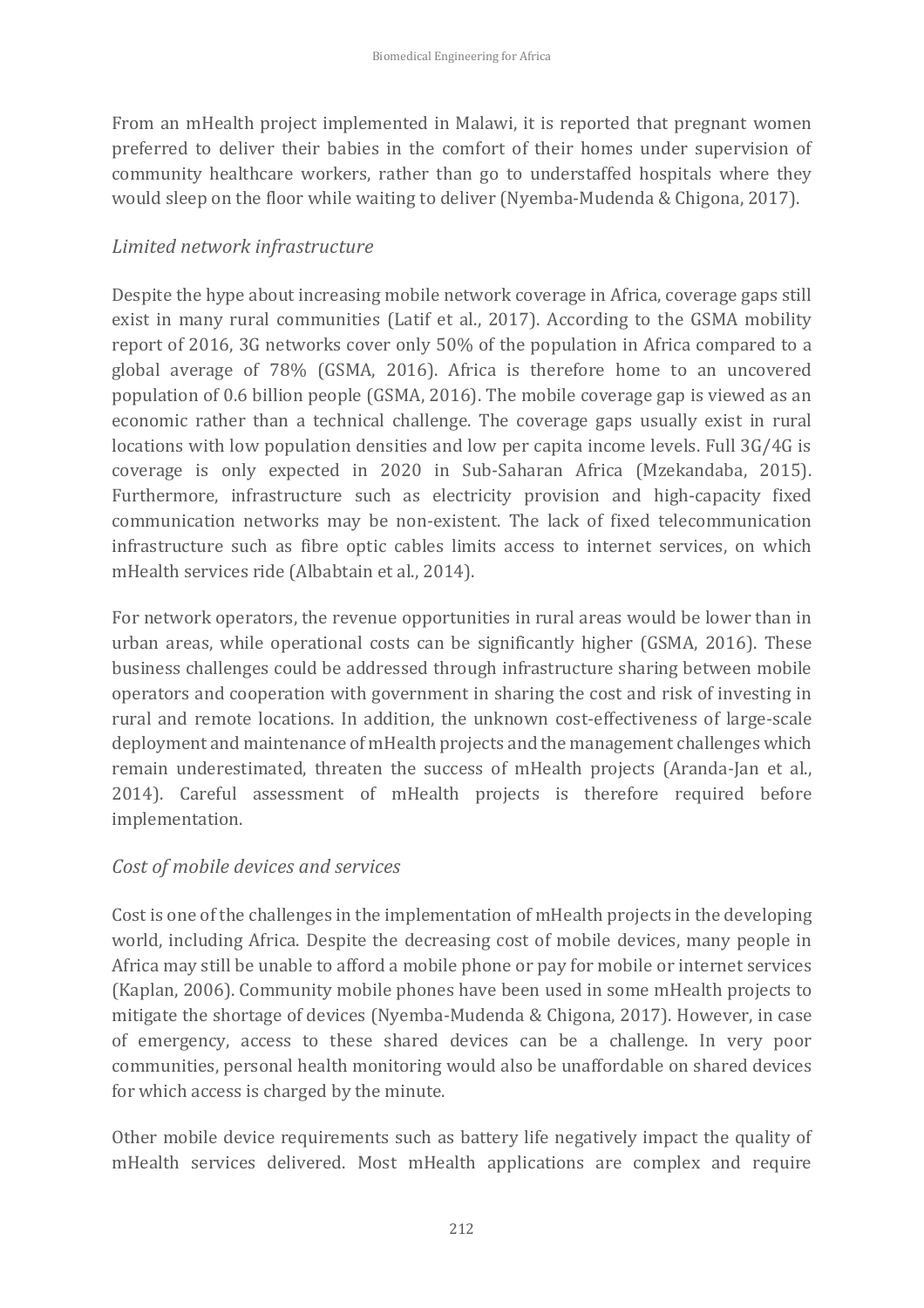significant battery power. Since many rural areas with no access to electricity rely on solar systems to charge their devices, developing power-aware applications is critical (Nyemba-Mudenda & Chigona, 2017).

### *Government involvement and integration with existing health systems*

Some of the challenges for mHealth implementation are related to government and existing health systems. Government support is of fundamental importance for the success of mHealth projects, as their political responsibility is to create optimal conditions for implementation of the required mHealth infrastructure and regulatory frameworks. Some of the reasons why mHealth is not given priority on the political agenda include lack of evidence of scalability, lack of evidence of long-term impact on health outcomes, and the need to justify the use of public funds (Gicheru, 2016). Project scaling can be difficult in poorly organized health systems, and mHealth cannot be used as a "treatment" for poor health systems (Mechael et al., 2010).

Healthcare providers should also develop the cultural and organizational capacity required to manage mHealth information (Leon et al., 2012). Lack of these skills can result in late reporting, incomplete data collection and insufficient feedback from mHealth implementations. There must also be capacity to use the collected data. The benefits of mHealth can only be fully realised if individuals are assured of the privacy of their health information, and if governments are confident that the information is secure, and its integrity maintained. It is therefore important to develop systems and strategies for ensuring the security, integrity and privacy of health information.

### **Conclusion**

The main drivers for mHealth in Africa include high mobile penetration, increasing mobile subscriptions and the high burden of disease. Several opportunities for implementing mHealth projects exist in providing health education and creating awareness, personalised and remote patient monitoring, disease surveillance, and building clinical decision support systems. Possible challenges to full-scale and sustainable deployment include low health literacy levels; poor network, power supply and hospital infrastructures; socio-cultural barriers; and lack of political will by governments to support mHealth projects. Most mHealth projects in Sub-Saharan Africa do not advance beyond the pilot stage. To build scalable and sustainable mHealth systems that will enable the region to meet the UN Sustainable Development Goal 3 of health and well-being for all by 2030, there is need to foster strong public-private partnerships, to develop mHealth systems that can be easily integrated into existing healthcare systems, and to develop health information systems that ensure the security, integrity and privacy of patient data.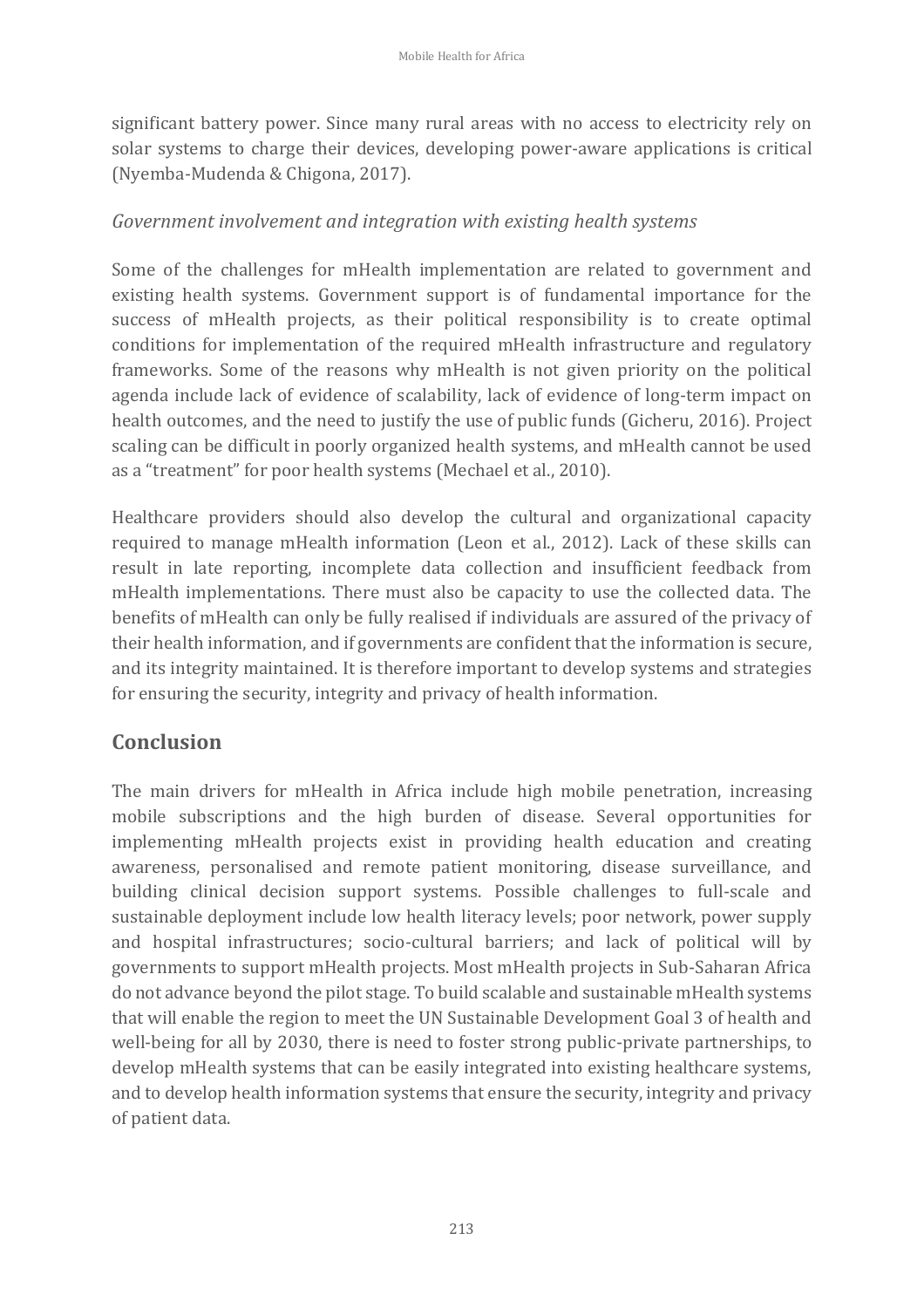## **References**

- Adepoju, I., Albersen, B.J.A., De Brouwere, V., van Roosmalen, J. & Zweekhorst, M. 2017. mHealth for clinical decision-making in sub-Saharan Africa: a scoping review. *JMIR mHealth and uHealth*. *5*(3): e38. DOI: 10.2196/mhealth.7185.
- Albabtain, A.F., AlMulhim, D.A., Yunus, F. & Househ, M.S. 2014. The role of mobile health in the developing world: a review of current knowledge and future trends. *Journal of Selected Areas in Health Informatics. 4(2)*:10–15.
- Aranda-Jan, C.B., Mohutsiwa-Dibe, N. & Loukanova, S. 2014. Systematic review on what works, what does not work and why of implementation of mobile health (mHealth) projects in Africa. *BMC Public Health*. *14*(1):188. DOI: 10.1186/1471-2458-14-188.
- Bakibinga, P., Kamande, E., Omuya, M., Ziraba, A.K. & Kyobutungi, C. 2017. The role of a decisionsupport smartphone application in enhancing community health volunteers' effectiveness to improve maternal and new-born outcomes in Nairobi, Kenya: quasi-experimental research protocol. *BMJ Open*. *7*(7). DOI:10.1136/bmjopen-2016-014896.
- Bediang, G., Bagayoko, C.O. & Geissbuhler, A. 2010. Medical decision support systems in Africa. *Yearbook of Medical Infromatics.* 47–54.
- Dendere, R., Mutsvangwa, T., Goliath, R., Rangaka, M.X., Abubakar, I. & Douglas, T.S. 2017. Measurement of skin induration size using smartphone images and photogrammetric reconstruction: pilot study. *JMIR Biomedical Engineering*, *2*(1): e3. DOI: 10.2196/biomedeng.8333.
- Elizabeth Glaser Paediatric Aids Foundation. 2017. *Strengthening health systems for a sustainable HIV response in Tanzania.* Available: http://www.pedaids.org/resource/strengthening-healthsystems-for-a-sustainable-hiv-response-in-tanzania/ [2019, May 14].
- Ertola, J.P. Figueira, S., Carlsen, M., Palaniappan, U. & Rondini, K. 2016. Low-cost electrocardiogram device for preventive health care in rural populations of developing countries. *IEEE Global Humanitarian Technology Conference, 13*–*16 October 2016.* 646–655. DOI: 10.1109/GHTC.2016.7857347.
- Garten, M. 2016. *Compendium of mHealth projects*. *mHealth Compemdium.* Available: http://www.globalproblems-globalsolutions-files.org/unf\_website/assets/publications/ technology/mhealth/mHealth\_compendium\_full.pdf [2019, May 29].
- Gicheru, C. 2016. *Dodgy doctors tool claims new successes in Kenya.* Available: https://ijnet.org/en/blog/dodgy-doctors-tool-claims-new-successes-kenya [2019, May 14].
- Giordano, V., Koch, H., Godoy-Santos, A., Dias Belangero, W., Esteves Santos Pires, R. & Labronici, P. et al. 2017. WhatsApp messenger as an adjunctive tool for telemedicine: an overview. *Interactive Journal of Medical Research*, *6*(2):e11. DOI: 10.2196/ijmr.6214.
- GSMA. 2016. *Unlocking rural coverage: enablers for commercially sustainable mobile network expansion*. London: GSMA Intelligence.
- GSMA. 2017. *Global mobile trends*. London: GSMA Intelligence.
- Haas, S. 2016. *mHealth Compendium, special edition: reaching scale*. Available: http://www.comminit.com/hiv-aids-africa/content/mhealth-compendium-special-edition-2016-reaching-scale [2019, May 14].
- Hesperian Health Guidelines. 2018. *Hesperian HealthWiki*. Beckley, California. Available: http://hesperian.org/about/projects/ [2019, May 14].
- Isere, E.E., Fatiregun, A.A. & Ajayi, I.O. 2015. An overview of disease surveillance and notification system in Nigeria and the roles of clinicians in disease outbreak prevention and control.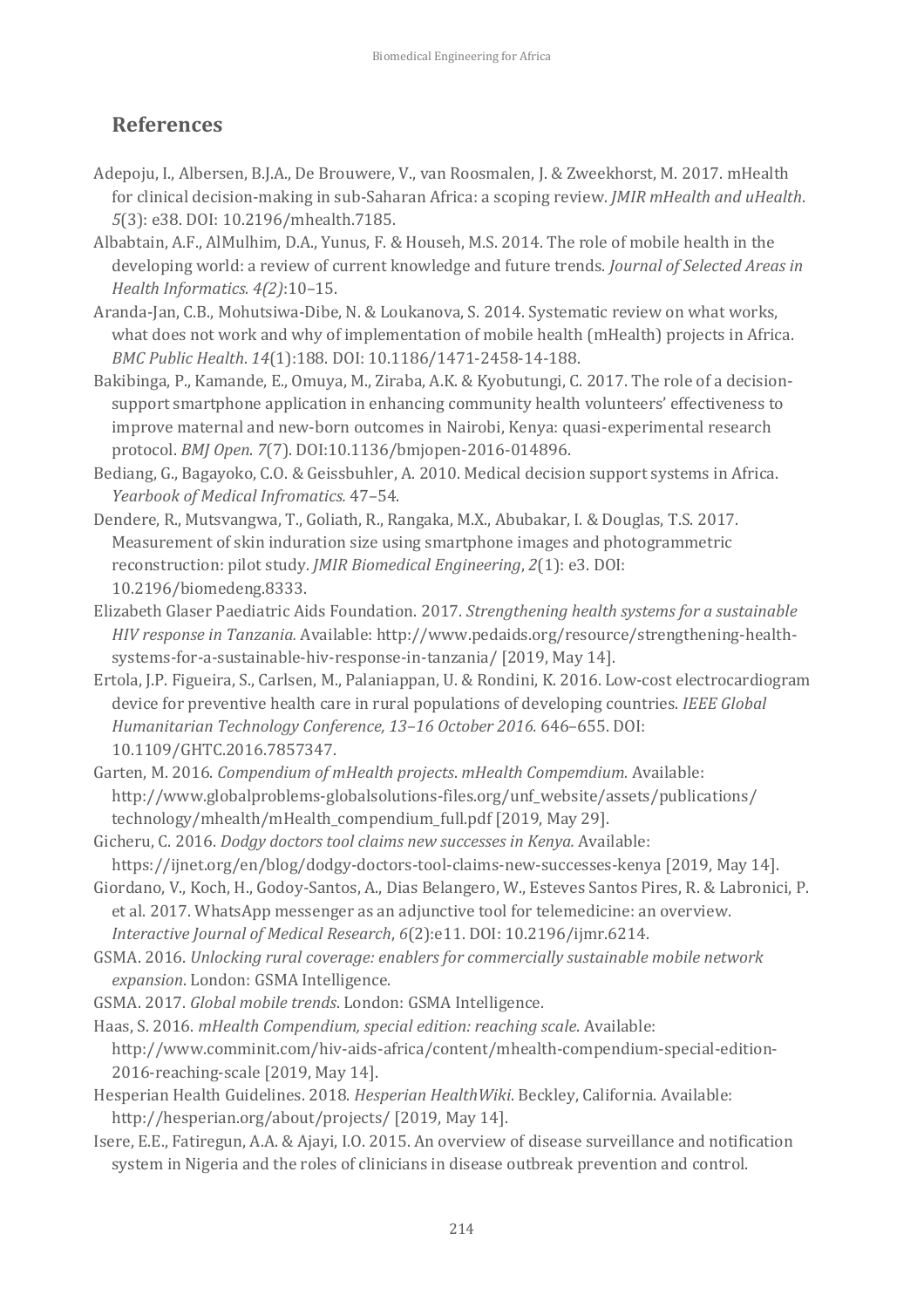*Nigerian Medical Journal: Journal of the Nigeria Medical Association*, *56*(3):161–168. DOI: 10.4103/0300-1652.160347.

- Kaboré, A., McDonnell, S. & Perkins, B.A. 2001. *Technical guidelines for integrated disease surveillance and response in the African region*. 1-229. Harare: WHO Regional Office for Africa & World Health Organization.
- Kahn, J.G., Yang, J.S. & Kahn, J.S. 2010. 'Mobile' health needs and opportunities in developing countries. *Health Affairs*, *29*(2): 252–258. DOI: 10.1377/hlthaff.2009.0965.
- Kaplan, W.A. 2006. Can the ubiquitous power of mobile phones be used to improve health outcomes in developing countries? *Globalization and Health*, *2*(1):9. DOI: 10.1186/1744-8603- 2-9.
- Kebede, S., Duales, S., Yokouide, A. & Alemu, W. 2010. Trends of major disease outbreaks in the African region, 2003–2007. *East African Journal of Public Health*, *7*(1):20–29.
- Kickbusch, J., Franklin, A. & Agis D. 2013. *Health literacy: the solid facts*. Available: http://www.euro.who.int/en/publications/abstracts/health-literacy.-the-solid-facts [2019, May 14].
- Larsen-Cooper, E., Bancroft, E., Rajagopal, S., O'Toole, M. & Levin, A. 2016. Scale matters: a costoutcome analysis of an m-health intervention in Malawi. *Telemedicine and e-Health*, *22*(4):317– 324. DOI: 10.1089/tmj.2015.0060.
- Latif, S., Rana, R., Qadir, J., Ali, A., Ali Imran, M. & Younis, M.S.2017. Mobile health in the developing world: review of literature and lessons from a case study. *IEEE Access, 5*:11540-11556. DOI: 10.1109/ACCESS.2017.2710800.
- Leon, N., Schneider, H. & Daviaud E. 2012. Applying a framework for assessing the health system challenges to scaling up mHealth in South Africa. *BMC Medical Informatics and Decision Making, 12(1):123. DOI: 10.1186/1472-6947-12-123*.
- Levine, A. C., Corbacio, A., Konopka, S., Saya, U., Gilmartin C. & Paradis, J. 2015. *mHealth Compendium Volume 5*. Available: http://www.comminit.com/usaid/content/mhealthcompendium-volume-five [2019, May 20].
- Mars, M. 2013. Telemedicine and advances in urban and rural healthcare delivery in Africa. *Progress in Cardiovascular Diseases*. *56*(3):326–335. DOI: 10.1016/j.pcad.2013.10.006.
- Mayagah, K. & Wayne, M. 2009. Promoting health and development: closing the implementation gap. Proceedings of the conference: 7th Global Conference on Health Promotion. 26–30 October 2009. Nairobi, Kenya.
- McNerney, R. 2015. Diagnostics for developing countries. *Diagnostics*. *5*(2):200–209. DOI: 10.3390/diagnostics5020200.
- Mechael, P.N. 2009. The case for mHealth in developing countries. *Innovations: Technology, Governance, Globalization*. *4*(1):103–118. DOI: 101162/itgg.2009.4.1.103.
- Mechael, P., Batavia, H. Kaonga, N., Searle, S., Kwan, A., Goldberger, A., Fu, L. & Ossman, J. 2010. *Barriers and gaps affecting mHealth in low and middle-income countries*. (Policy White Paper). New York: Center for Global Health and Economic Development, Earth Institute, Columbia University.
- Mitchel, M., Lesh, N., Cranmer, H., Fraser, H., Haivas, I. & Wolf, K. et al. 2009 Improving care improving access: the use of electronic decision support with aids patients in South Africa. *International Journal of Healthcare Technology and Management*. 10(3):156–168. DOI: 10.1504/IJHTM.2009.025819.
- Mugyenyi, G.R., Atukunda, E.C., Ngonzi, J. Boatin, A., Wylie. B.J. & Haberer, J.E. 2017. Functionality and acceptability of a wireless foetal heart rate monitoring device in term pregnant women in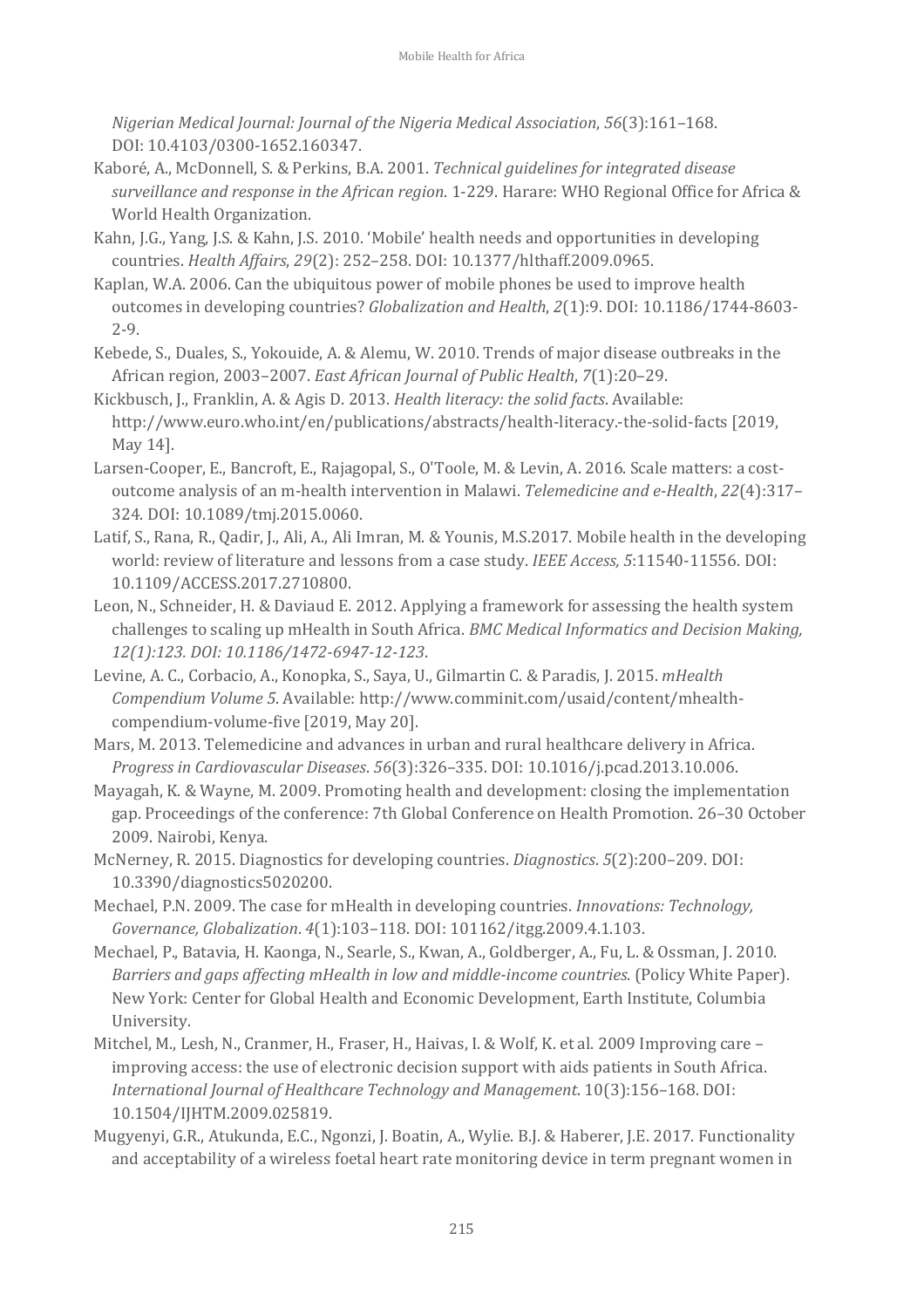rural Southwestern Uganda. *BMC Pregnancy and Childbirth*. *17*(1):178. DOI: 10.1186/s12884- 017-1361-1.

- Musen, M.A., Middleton, B. & Greenes, R.A. 2014. Clinical decision-support systems. In *Biomedical Informatics.* E. Shortliffe & J. Cimino, Eds. London: Springer. 643–674. DOI: 10.1007/978-1- 4471-4474-8\_22.
- Mzekandaba, S. 2015. *Full 3G/4G coverage in Sub-Saharan Africa only after 2020*. Available: http://www.itwebafrica.com/networks/333-africa/234562-full-3g4g-coverage-in-subsaharan-africa-only-after-2020 [2019, May 20].
- Nigeria Centre for Disease Control. 2017. *First report of the Nigeria Centre for Disease Control.* Available: https://ncdc.gov.ng/themes/common/docs/protocols/78\_1515412191.pdf [2019, May 20].
- Nutbeam, D. 2000. Health literacy as a public health goal: a challenge for contemporary health education and communication strategies into the 21st century. *Health Promotion International.* 15**:** 259–267. DOI:10.1093/heapro/153.259.
- Nyemba-Mudenda, M. & Chigona, W. 2017. mHealth outcomes for pregnant mothers in Malawi: a capability perspective. *Information Technology for Development.*24(5): 245–278. DOI: 10.1080/02681102.2017.1397594.
- O'Donovan, J., Bersin, A. & O'Donovan, C. 2015. The effectiveness of mobile health (mHealth) technologies to train healthcare professionals in developing countries: a review of the literature. *BMJ Innovations*, *1*(1):33–36. DOI: 10.1136/bmjinnov-2014-000013.
- OpenMind. 2015. *7 Low-cost devices for diagnosing diseases in poor countries.* Available: https://www.bbvaopenmind.com/en/low-cost-devices-for-diagnosing-diseases-in-poorcountries/ [2019, May 20].
- Pillay, Y. 2015. *MomConnect Project.* UNICEF. Available: https://www.unicef.org/southafrica/SAF\_kbs2015\_4\_1MomConnectHowitworkswhatitachieve s.pdf. [2019, May 20].
- Pimmer, C., Mhango, S., Mzumara, A. & Mbvundula, F. et al. 2017. Mobile instant messaging for rural community health workers: a case from Malawi. *Global Health Action. 10*(1):1368236. DOI: 10.1080/16549716.2017.1368236.
- Potyraj, J. 2016. *mHealth Innovations: lessons from Africa's digital boom*. Available: https://health.oliverwyman.com/2016/10/mHealthInnovations\_Lessons.html [2019, May 20].
- Praekelt. 2017. *Praekelt.org pilots Whatsapp for social impact on behalf of MomConnect*. Available: https://medium.com/mobileforgood/praekelt-org-pilots-whatsapp-for-social-impact-19a336f5b04e. [2019, May 20].
- Sacks, J.A., Zehe, E., Redick, C., Bah, A., Cowger, K., Camara, M. Diallo, A. & Gigo, A.N.I. 2015. Introduction of mobile health tools to support Ebola surveillance and contact tracing in Guinea. *Global Health: Science and Practice*. *3*(4):646–659. DOI: 10.9745/GHSP-D-15-00207.
- Sarfo, F.S., Treiber, F., Jenkins, C., Patel, S., Gebregziabher, M., Singh, A., Sarfo-Kantanka, O. & Saulson, R. 2016. Phone-based Intervention under Nurse Guidance after Stroke (PINGS): study protocol for a randomized controlled trial. *Trials*. *17*(1):436. DOI: 10.1186/s13063-016-1557-0.
- Sharma, S., Zapatero-Rodríguez, J., Estrela, P. & O'Kennedy, R. 2015. Point-of-care diagnostics in low resource settings: present status and future role of microfluidics. *Biosensors*. *5*(3):577–601. DOI: 10.3390/bios5030577.
- Tshuma, S. 2016. *mHealth and young people in South Africa*. Available: https://www.unicef.org/southafrica/resources\_19459.html [2019, May 20].